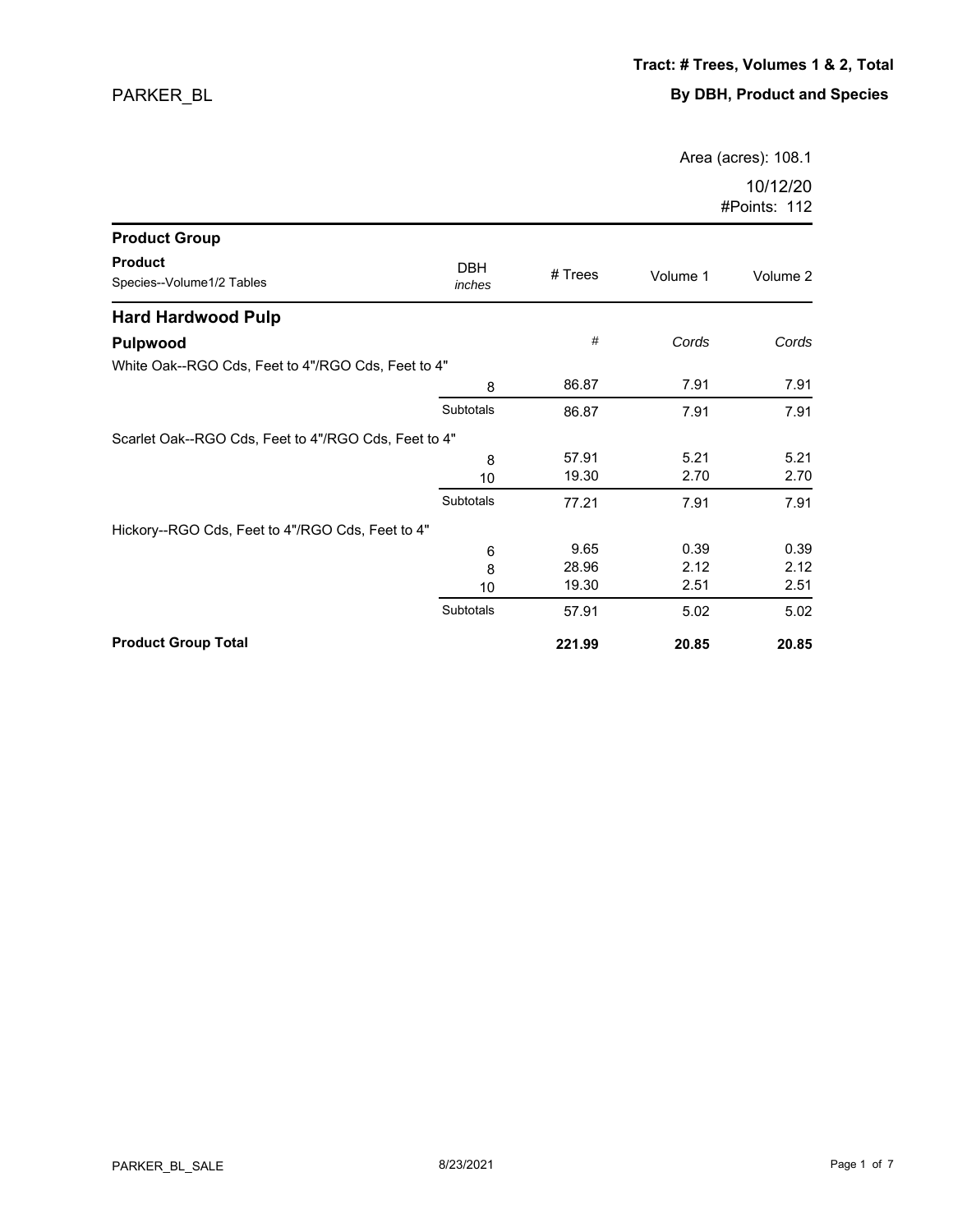|                           |            |           |          | Area (acres): 108.1 |
|---------------------------|------------|-----------|----------|---------------------|
|                           |            |           |          | 10/12/20            |
|                           |            |           |          | #Points: 112        |
| <b>Product Group</b>      |            |           |          |                     |
| <b>Product</b>            | <b>DBH</b> |           |          |                     |
| Species--Volume1/2 Tables | inches     | # $Trees$ | Volume 1 | Volume 2            |
|                           |            |           |          |                     |

#### **Hardwood Sawtimber**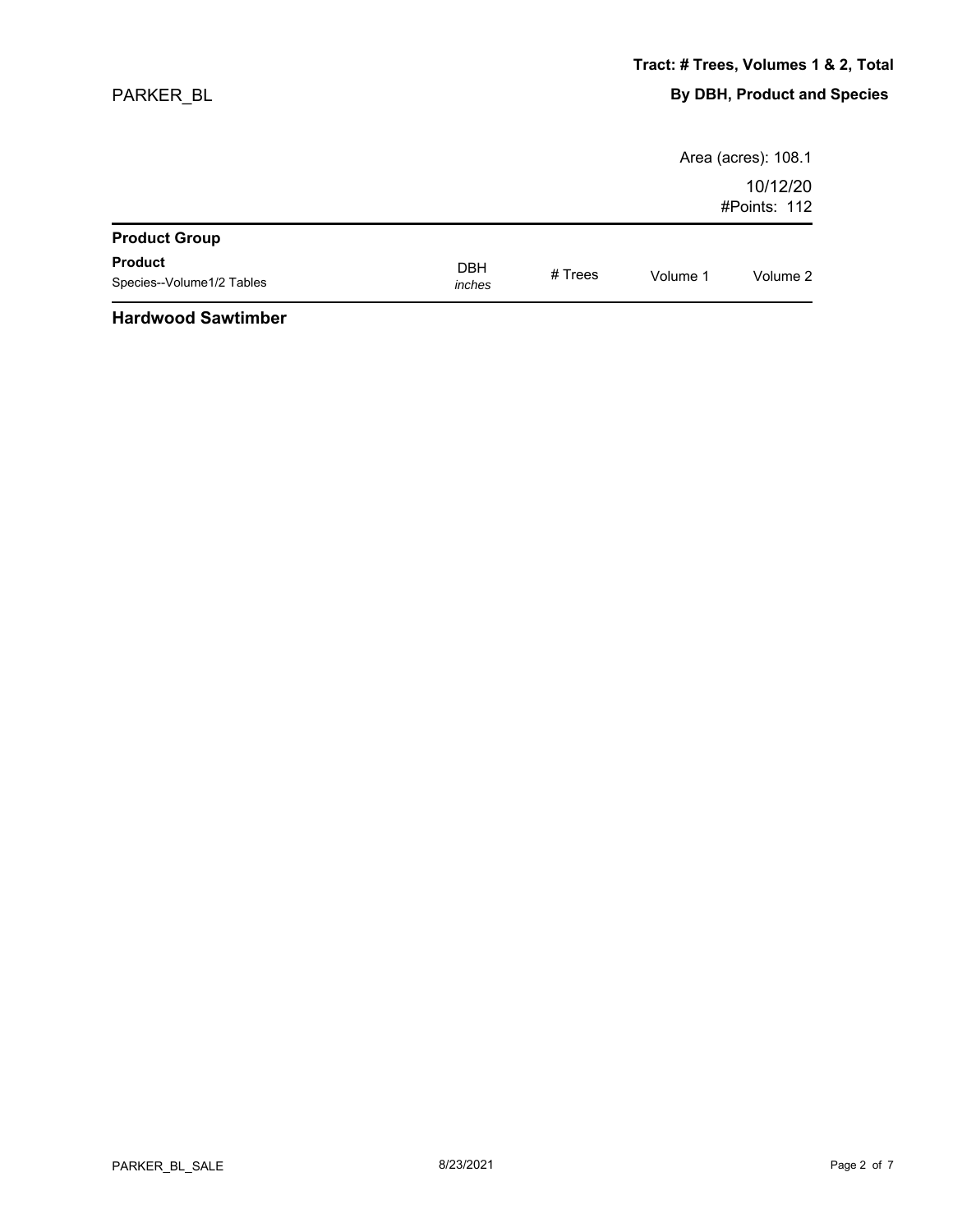Area (acres): 108.1

| <b>Product Group</b>               |            |         |            |            |
|------------------------------------|------------|---------|------------|------------|
| <b>Product</b>                     | <b>DBH</b> |         |            |            |
| Species--Volume1/2 Tables          | inches     | # Trees | Volume 1   | Volume 2   |
| <b>Hardwood Sawtimber</b>          |            |         |            |            |
| <b>Sawtimber</b>                   |            | $\#$    | <b>MBF</b> | <b>MBF</b> |
| White Oak--Inter76/Scrib78         |            |         |            |            |
|                                    | 12         | 86.87   | 5.31       | 4.76       |
|                                    | 14         | 19.30   | 2.15       | 1.99       |
|                                    | 16         | 57.91   | 9.11       | 8.59       |
|                                    | 18         | 38.61   | 6.76       | 6.41       |
|                                    | 20         | 9.65    | 1.56       | 1.52       |
|                                    | 22         | 28.96   | 9.15       | 8.98       |
|                                    | 24         | 9.65    | 2.29       | 2.26       |
|                                    | 26         | 9.65    | 3.78       | 3.74       |
|                                    | Subtotals  | 260.60  | 40.11      | 38.24      |
| Southern Red Oak--Inter 78/Scrib78 |            |         |            |            |
|                                    | 12         | 9.65    | 0.54       | 0.45       |
|                                    | 14         | 48.26   | 4.55       | 4.00       |
|                                    | 16         | 9.65    | 1.38       | 1.23       |
|                                    | Subtotals  | 67.56   | 6.47       | 5.68       |
| Scarlet Oak--Inter 78/Scrib78      |            |         |            |            |
|                                    | 14         | 9.65    | 1.27       | 1.10       |
|                                    | 16         | 28.96   | 3.78       | 3.37       |
|                                    | 18         | 9.65    | 1.78       | 1.60       |
|                                    | 20         | 9.65    | 2.86       | 2.61       |
|                                    | 24         | 19.30   | 6.68       | 6.21       |
|                                    | Subtotals  | 77.21   | 16.37      | 14.88      |
| Beech--Inter 78/Scrib78            |            |         |            |            |
|                                    | 12         | 9.65    | 0.54       | 0.45       |
|                                    | Subtotals  | 9.65    | 0.54       | 0.45       |
| Black Walnut--Inter 78/Scrib78     |            |         |            |            |
|                                    | 12         | 9.65    | 0.54       | 0.45       |
|                                    | Subtotals  | 9.65    | 0.54       | 0.45       |
| Sycamore--Inter 78/Scrib78         |            |         |            |            |
|                                    | 12         | 19.30   | 1.08       | 0.91       |
|                                    | Subtotals  | 19.30   | 1.08       | 0.91       |
| Red Maple--Inter 78/Scrib78        |            |         |            |            |
|                                    | 12         | 19.30   | 1.43       | 1.18       |
|                                    | 16         | 19.30   | 2.40       | 2.14       |
|                                    | 18         | 19.30   | 4.50       | 4.03       |
|                                    | Subtotals  | 57.91   | 8.33       | 7.35       |
|                                    |            |         |            |            |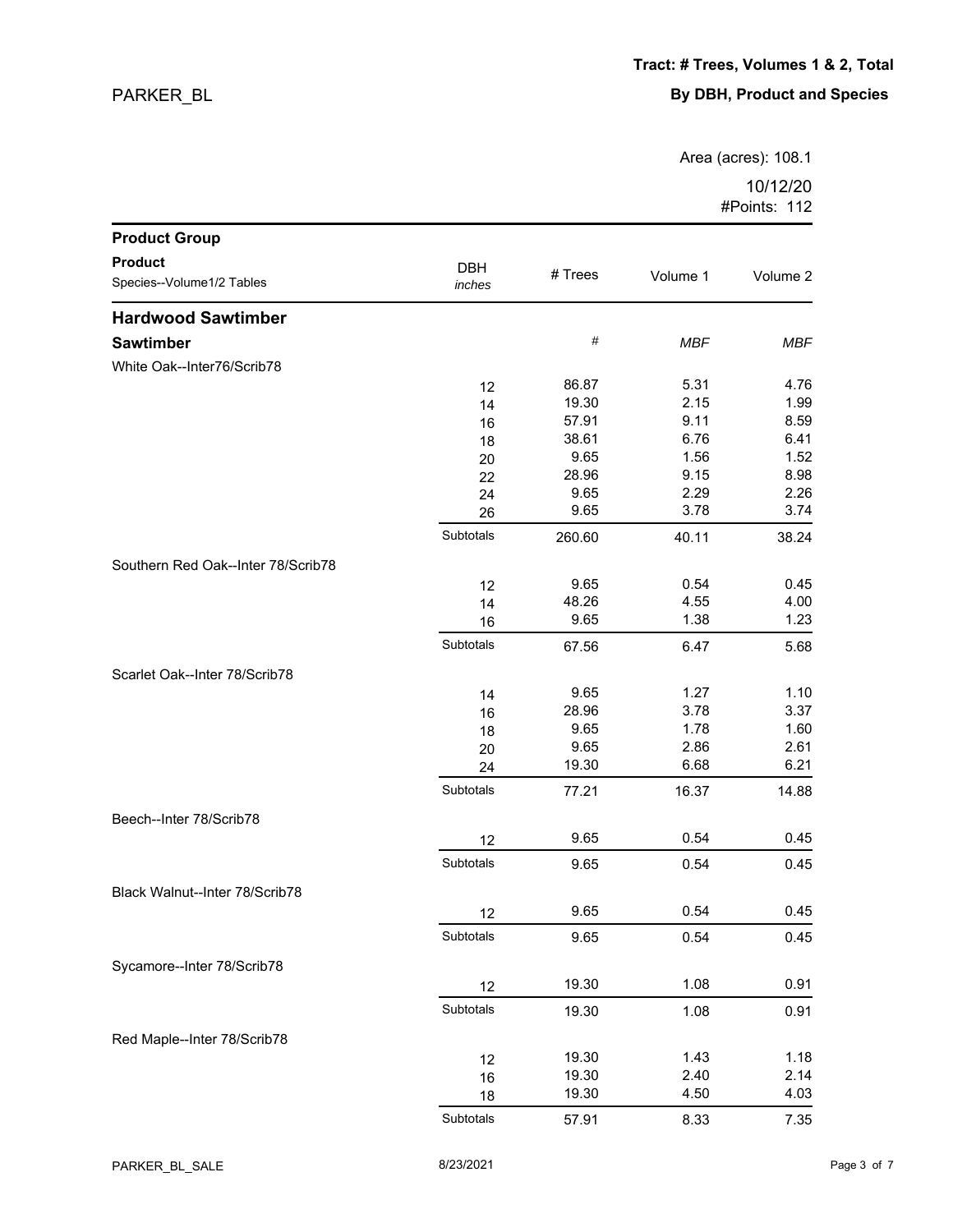Area (acres): 108.1

| <b>Product Group</b>                        |                      |         |            |            |
|---------------------------------------------|----------------------|---------|------------|------------|
| <b>Product</b><br>Species--Volume1/2 Tables | <b>DBH</b><br>inches | # Trees | Volume 1   | Volume 2   |
| <b>Hardwood Sawtimber</b>                   |                      |         |            |            |
| <b>Sawtimber</b>                            |                      | $\#$    | <b>MBF</b> | <b>MBF</b> |
| Yellow Poplar--Inter 78/Scrib78             |                      |         |            |            |
|                                             | 12                   | 67.56   | 4.79       | 3.95       |
|                                             | 14                   | 38.61   | 6.11       | 5.17       |
|                                             | 16                   | 28.96   | 6.68       | 5.86       |
|                                             | 18                   | 57.91   | 15.76      | 14.08      |
|                                             | 20                   | 19.30   | 6.73       | 6.12       |
|                                             | 22                   | 9.65    | 4.19       | 3.84       |
|                                             | Subtotals            | 221.99  | 44.25      | 39.02      |
| Hickory--Inter 78/Scrib78                   |                      |         |            |            |
|                                             | 12                   | 19.30   | 1.08       | 0.91       |
|                                             | 14                   | 9.65    | 1.48       | 1.25       |
|                                             | 20                   | 9.65    | 2.26       | 2.07       |
|                                             | Subtotals            | 38.61   | 4.82       | 4.23       |
| Sweetgum--Inter 78/Scrib78                  |                      |         |            |            |
|                                             | 12                   | 57.91   | 4.46       | 3.67       |
|                                             | 14                   | 38.61   | 5.50       | 4.71       |
|                                             | Subtotals            | 96.52   | 9.96       | 8.38       |
| <b>Product Group Total</b>                  |                      | 859.01  | 132.47     | 119.60     |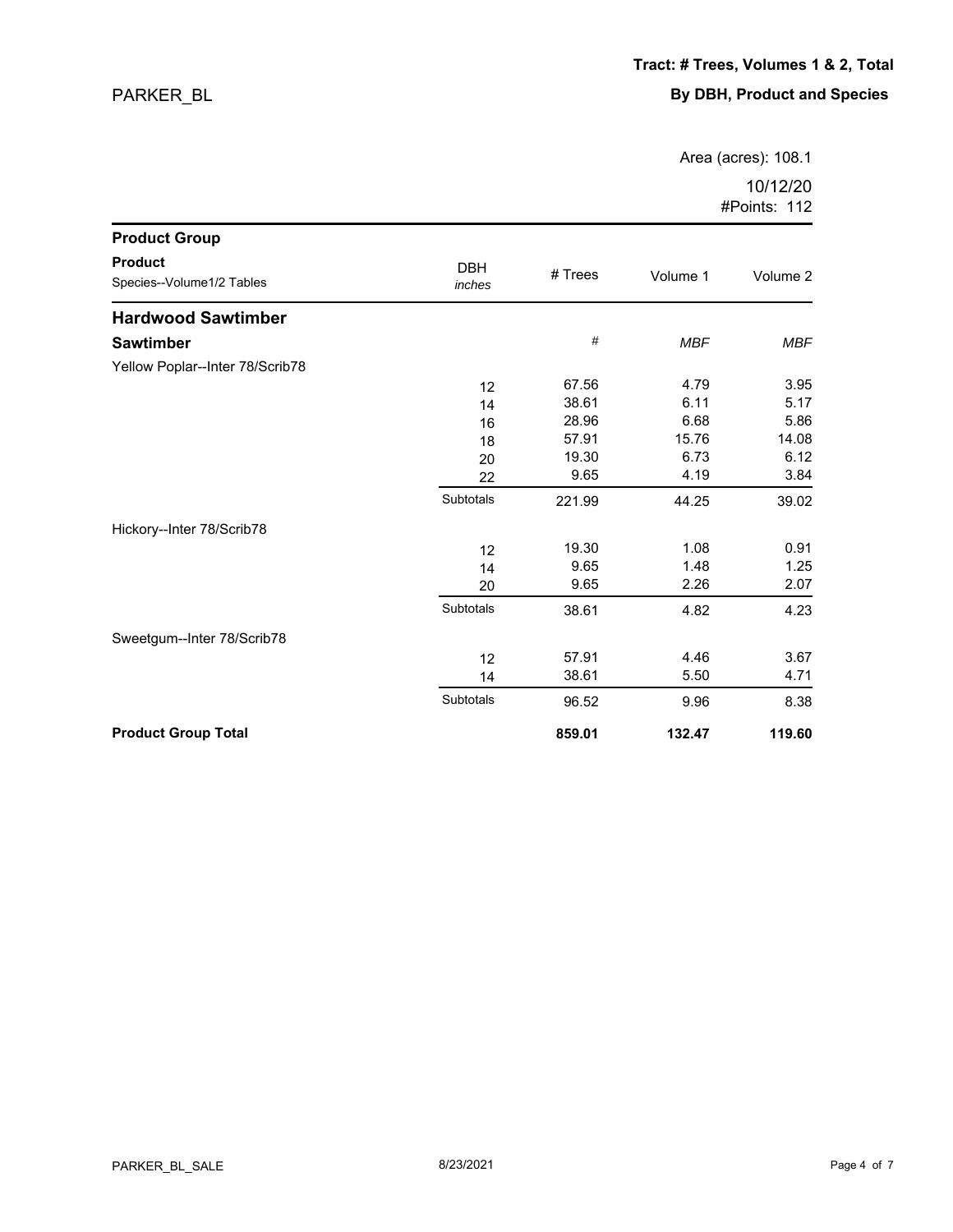Area (acres): 108.1

| <b>Product Group</b>                                    |                      |          |          |          |
|---------------------------------------------------------|----------------------|----------|----------|----------|
| <b>Product</b><br>Species--Volume1/2 Tables             | <b>DBH</b><br>inches | # Trees  | Volume 1 | Volume 2 |
| <b>Pine Pulp</b>                                        |                      |          |          |          |
| <b>Pulpwood</b>                                         |                      | #        | Cords    | Cords    |
| Virginia Pine--RGO Cds, Feet to 4"/RGO Cds, Feet to 4"  |                      |          |          |          |
|                                                         | 6                    | 530.85   | 30.31    | 30.31    |
|                                                         | 8                    | 415.03   | 44.59    | 44.59    |
|                                                         | 10                   | 96.52    | 13.61    | 13.61    |
|                                                         | 12                   | 9.65     | 1.93     | 1.93     |
|                                                         | Subtotals            | 1,052.04 | 90.44    | 90.44    |
| Loblolly Pine--RGO Cds, Feet to 4"/RGO Cds, Feet to 4"  |                      |          |          |          |
|                                                         | 6                    | 1,862.79 | 106.07   | 106.07   |
|                                                         | 8                    | 3,040.31 | 343.51   | 343.51   |
|                                                         | 10                   | 569.46   | 99.61    | 99.61    |
|                                                         | 12                   | 9.65     | 2.70     | 2.70     |
|                                                         | 14                   | 28.96    | 10.33    | 10.33    |
|                                                         | Subtotals            | 5,511.17 | 562.22   | 562.22   |
| Shortleaf Pine--RGO Cds, Feet to 4"/RGO Cds, Feet to 4" |                      |          |          |          |
|                                                         | 6                    | 19.30    | 0.97     | 0.97     |
|                                                         | 8                    | 96.52    | 9.94     | 9.94     |
|                                                         | 10                   | 9.65     | 1.54     | 1.54     |
|                                                         | 12                   | 9.65     | 1.45     | 1.45     |
|                                                         | Subtotals            | 135.12   | 13.90    | 13.90    |
| <b>Product Group Total</b>                              |                      | 6,698.34 | 666.55   | 666.55   |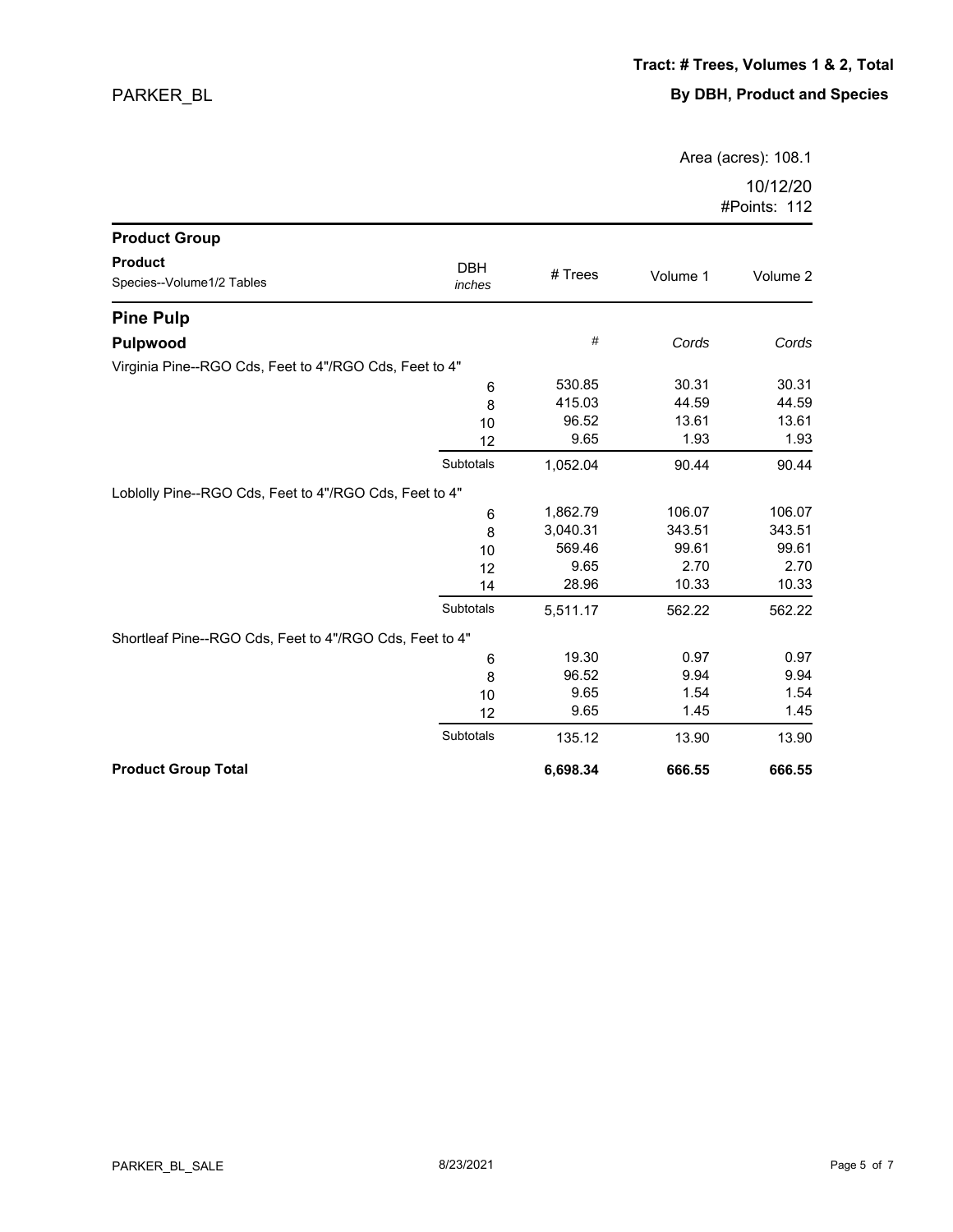Area (acres): 108.1

| <b>Product Group</b>                        |                      |          |            |            |
|---------------------------------------------|----------------------|----------|------------|------------|
| <b>Product</b><br>Species--Volume1/2 Tables | <b>DBH</b><br>inches | # Trees  | Volume 1   | Volume 2   |
| <b>Pine Sawtimber</b>                       |                      |          |            |            |
| <b>Sawtimber</b>                            |                      | $\#$     | <b>MBF</b> | MBF        |
| Loblolly Pine--Inter 78/Scrib78             |                      |          |            |            |
|                                             | 10                   | 2,123.39 | 110.77     | 82.97      |
|                                             | 12                   | 3,040.31 | 314.88     | 252.24     |
|                                             | 14                   | 1,766.28 | 290.02     | 244.34     |
|                                             | 16                   | 723.88   | 168.17     | 147.22     |
|                                             | 18                   | 279.90   | 85.77      | 76.44      |
|                                             | 20                   | 77.21    | 30.23      | 27.39      |
|                                             | 22                   | 9.65     | 5.33       | 4.86       |
|                                             | Subtotals            | 8,020.63 | 1,005.17   | 835.47     |
| Shortleaf Pine--Inter 78/Scrib78            |                      |          |            |            |
|                                             | 10                   | 48.26    | 2.74       | 2.05       |
|                                             | 12                   | 135.12   | 15.27      | 12.16      |
|                                             | 14                   | 77.21    | 13.61      | 11.41      |
|                                             | 16                   | 28.96    | 6.89       | 6.03       |
|                                             | 18                   | 9.65     | 3.03       | 2.70       |
|                                             | 20                   | 9.65     | 4.63       | 4.17       |
|                                             | Subtotals            | 308.86   | 46.17      | 38.52      |
| <b>Product Group Total</b>                  |                      | 8,329.49 | 1,051.34   | 873.99     |
| <b>Virginia Pine Sawtimber</b>              |                      |          |            |            |
| <b>Sawtimber</b>                            |                      | $\#$     | <b>MBF</b> | <b>MBF</b> |
| Virginia Pine--Inter 78/Scrib78             |                      |          |            |            |
|                                             | 10                   | 231.64   | 12.06      | 9.03       |
|                                             | 12                   | 193.04   | 18.92      | 15.25      |
|                                             | 14                   | 86.87    | 13.09      | 11.14      |
|                                             | 16                   | 28.96    | 6.24       | 5.47       |
|                                             | Subtotals            | 540.50   | 50.31      | 40.89      |
| <b>Product Group Total</b>                  |                      | 540.50   | 50.31      | 40.89      |